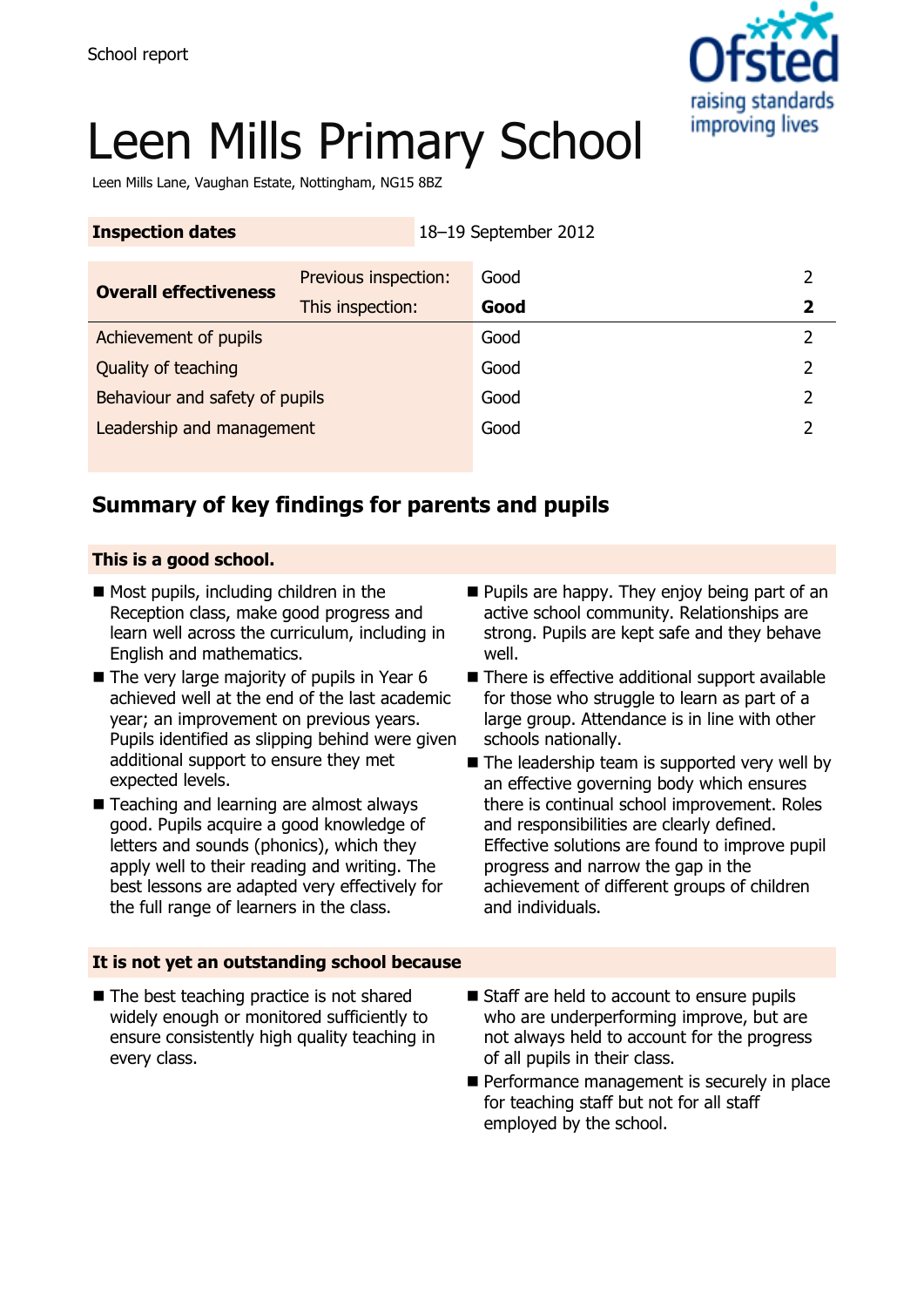## **Information about this inspection**

- Inspectors observed 23 lessons, of which two were joint observations with the headteacher. In addition, the inspection team made a number of other short visits to lessons, to the playgrounds, Breakfast Club and Nurture Group.
- Meetings were held with two groups of pupils, the Chair of the Governing Body, three other governors and school staff, including senior leaders and classroom support staff. The lead inspector also spoke with a representative from the local authority and a small number of parents as they dropped their children off at school.
- The inspection team observed the school's work, and looked at a number of documents, including the school's own data on pupils' progress in the last academic year, planning and monitoring documentation, records relating to behaviour and attendance, and documents relating to safeguarding pupils and the performance management of staff.
- Inspectors took account of the 21 responses to the online questionnaire (Parent View) received during the time of the inspection.

### **Inspection team**

Jane Melbourne, Lead inspector **Her Majesty's Inspector** 

Lin Bartlett **Additional inspector** 

Kerin Jones **Additional inspector** Additional inspector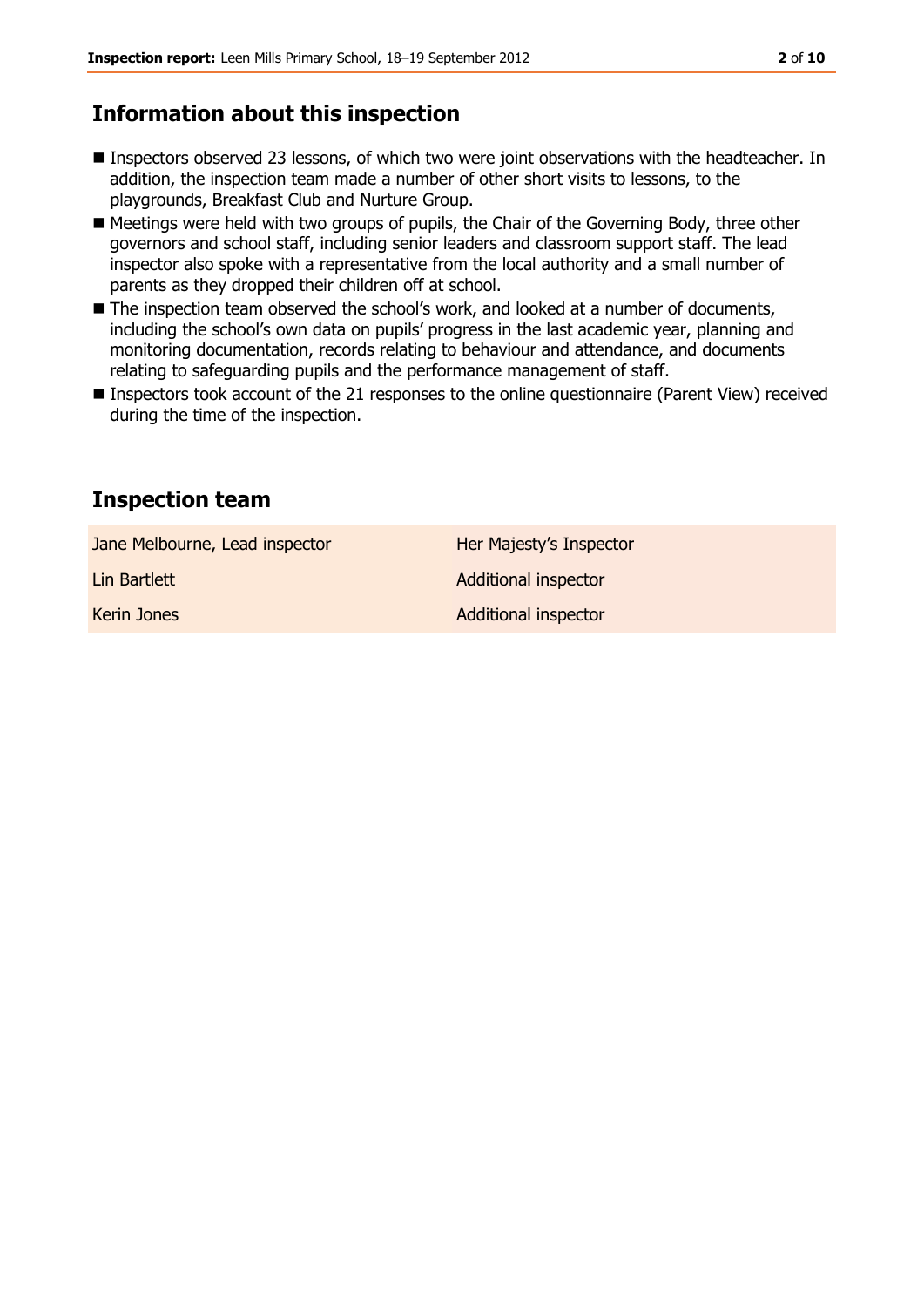# **Full report**

## **Information about this school**

- The number of pupils has increased since the last inspection; the school is larger than the average-size primary school.
- From this term, there is only one entry to the Early Years Foundation Stage each year and no Nursery. The children now enter the Reception class in September.
- The proportion of pupils eligible for pupil premium is slightly below the national average, but rising.
- A smaller proportion of pupils than is typical are identified as disabled or with special educational needs and are supported through school action or school action plus. There are no pupils currently who are supported with a statement of special educational need. The school supports 19 pupils through the Nurture Group.
- **There are fewer than average pupils from minority ethnic groups. A very small number are at** an early stage of learning English.
- $\blacksquare$  The school meets the government's current floor standard, which is the minimum expected for pupils' attainment and progress.
- The school runs a breakfast club from 7.30am each morning.
- There have been no other significant changes since the last inspection.

## **What does the school need to do to improve further?**

- **Through a more robust system of performance management, leaders and managers should** 
	- hold teachers more closely to account for the progress of each individual pupil in their  $\frac{1}{2}$ class
	- ensure the formal system of appraisal is used for all school staff
	- ensure that systems for handling individual pupil progress data are manageable and become embedded in every teachers work.
- **Ensure that pupils' progress is always good or better in every single lesson by increasing the** sharing of best practice in teaching across the school and which includes:
	- continually assessing pupils' learning and progress throughout the lesson
	- providing opportunities for pupils to work independently and to be appropriately challenged through carefully chosen activities, clear instructions and skilled questioning
	- ensuring pupils are always clear about the levels they are working at, with sufficient guidance and time given to improve their work.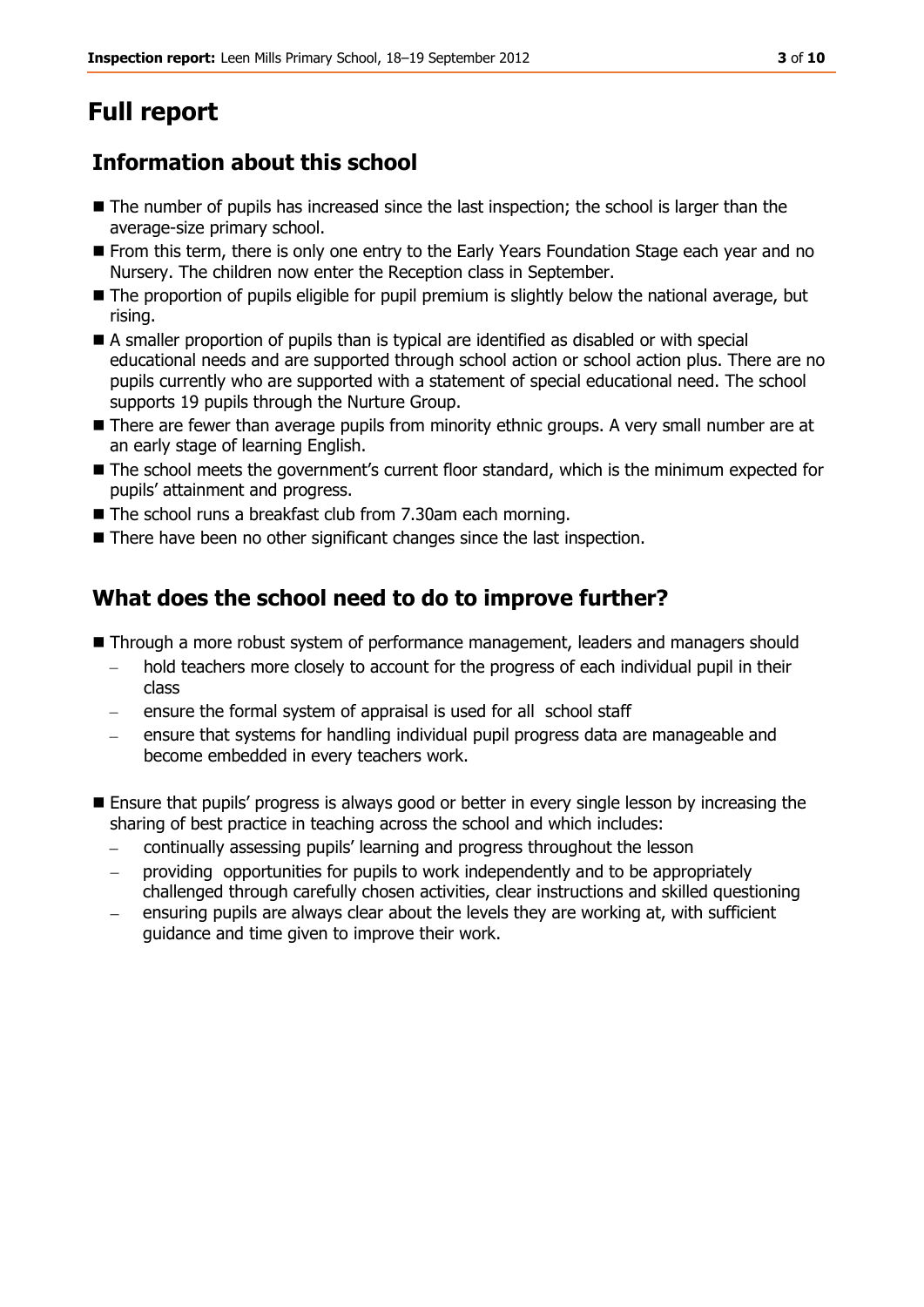## **Inspection judgements**

#### **The achievement of pupils is good**

- School data shows that standards at the end of Year 6 rose in 2012 after a disappointing set of results in 2011. The school was successful in reducing the attainment gap of pupils within the cohort by swift identification of their needs and well-chosen intervention, support and booster classes.
- The very large majority of pupils in Year 6 attained the expected level in reading, writing and mathematics. Although there were rises in the number of pupils gaining the higher levels in all subjects, the school correctly recognises that too few pupils attained the higher levels in writing, and this is now identified as a whole-school focus. The school has strengthened the programme of teaching phonics in Key Stage 2 to help address this.
- There is a consistent trend of high attainment at the end of Year 2. Termly assessment and close monitoring ensures that target pupils who require additional support are identified and catch-up sessions are put in place for both Year 1 and Year 2 pupils. Consequently, the large majority of Key Stage 1 pupils achieve above expected levels in reading, writing and mathematics. Children in the Early Years Foundation Stage make expected or better than expected progress from slightly lower than typical starting points, so that, by the time they leave the Reception Class, they are mostly in line or above local or national expectations.
- **EXTE:** Although making generally good progress overall, and frequently achieving slightly better than similar pupils nationally, disabled pupils and those who have special educational needs make slightly less progress than the high levels achieved by other pupils within the school.
- It is too early to assess the academic progress of pupils in the Nurture Group, although the pupils attending the lunchtime group made significant progress in their social and emotional development. They are noticeably more settled in class and their behaviour improved in the playground.
- The school identified that pupil progress often slows in Years 3 and 4. The restructuring of classes around the time of the last inspection to provide a discrete Year 3 class allows a smoother transition of younger and less mature pupils from Key Stage 1 into Key Stage 2. School assessment data shows that pupils in Year 3 and Year 4 usually make similarly good levels of progress as pupils in other year groups.
- Boys of middle ability still do less well than their girl counterparts. Last year, the school piloted an initiative to promote the achievement and progress of those pupils in Years 4 and 5 considered to be at greatest risk of underachievement. An analysis at the end of the programme demonstrates significant rises in the achievement and progress of this group of pupils. The school is now set to roll this programme out more widely across the school as part of their overall initiatives for 'closing the achievement gap'.

#### **The quality of teaching is good**

- Teaching over time promotes the good progress and outcomes for pupils, including their spiritual, moral, social and cultural development.
- Teaching in the very large majority of lessons is good. Only a very small minority of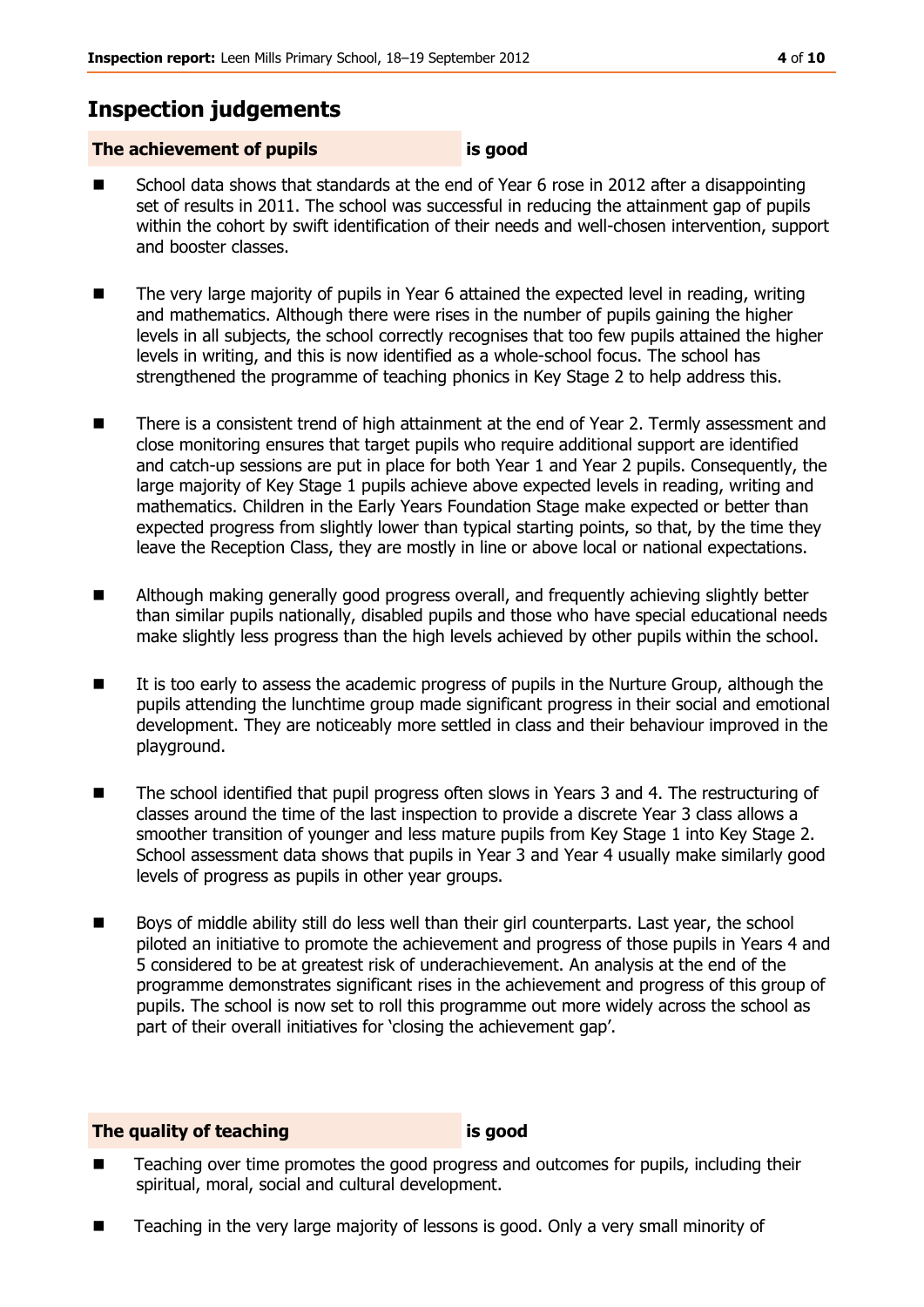teaching in lessons requires improvement or is inadequate.

- Pupils benefit in particular from high quality teaching provided by specialists in music, dance and sport. Pupils' enjoyment of these lessons is very high.
- The teaching of phonics (the sounds that letters make) builds well on what pupils already know and can do. Sessions are arranged to ensure pupils at a similar stage in their learning are grouped together. Teaching is therefore appropriately tailored to their learning needs.
- Some teachers are highly skilled in their questioning techniques to deepen pupils' knowledge and to stimulate independent thinking. These teachers also typically check on pupils' progress at regular intervals throughout the lesson.
- The majority of teachers, including newly qualified teachers, demonstrate good subject and curriculum knowledge. They choose many outdoor experiences and trips to enliven learning.
- Lessons are almost always well-planned and structured to provide variety and retain pupils' interest. They are generally adapted well to account for the full range of learners' needs in the class. Just occasionally, pupils do not get down to independent learning quickly enough or do not find the work set hard enough. The best lessons make the learning intention very clear and precise instructions are provided for the task set.
- $\blacksquare$  The new marking policy, when applied consistently, ensures that pupils know how they need to improve. However, pupils are not always given the chance to correct their work before moving on.
- Support staff are deployed very effectively to support pupils and to make a contribution to their learning and progress. They know pupils well and have a good understanding of their needs. Communication between teachers and support staff is excellent. They are routinely included in lesson preparation and planning, therefore understanding the learning objectives and how the activities will be resourced. Due to thorough training and professional development, they are well skilled and able to take an active part in teaching groups of pupils as needed. For example, they are used well at the lower end of the school to plan and lead small group activities and sessions of phonics and further up the school to run some booster sessions. There is good practice in Key Stage 1 where targets set for support staff are appraised regularly, which helps teaching strategies to be constantly evaluated in terms of their impact on improving pupil progress.
- The quality of teaching has improved in the Early Years Foundation Stage with the greater use of the outdoor area. This has impacted on the range of activities offered and the greater appeal of activities to children who are naturally more active. Children sensibly use both indoor and outdoor spaces fluidly.

#### **The behaviour and safety of pupils are good**

- Pupils told the inspection team that behaviour around the school and in classes is typically good. Parents responding to the online questionnaire agree. As a result of good quality staff training and a consistently applied behaviour policy which is understood by all, sanctions are rare and exclusions are few. Behaviour was consistently good throughout the inspection, including for those pupils who find it more difficult to always behave well.
- The school has a comprehensive health and safety policy and effective systems in place for monitoring this formally and informally. Committed premises staff and vigilance from all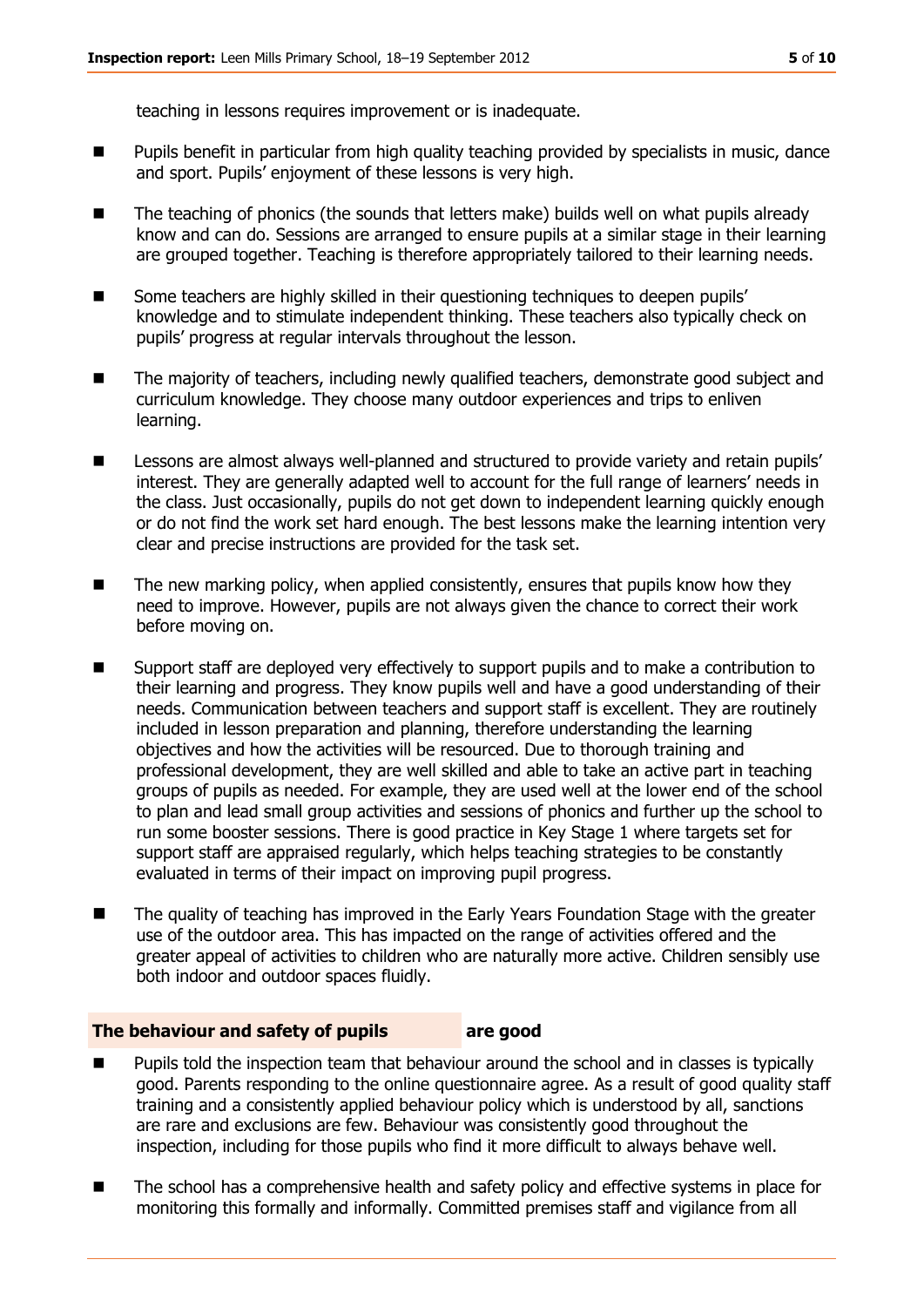who work with the pupils ensures they are kept safe at work and at play. Pupils know how to keep themselves safe, for example when cycling or walking to and from school.

- **Pupils are kind to each other and there are very few instances of bullying. Any isolated** incidents are dealt with effectively. Older pupils support younger pupils well. Strong relationships are evident across the school.
- Attendance has been rising due to effective whole school initiatives for promoting the importance of regular attendance. School procedures for monitoring attendance are robust.

#### **The leadership and management are good**

- Leaders and managers, including the governing body, have focused well on addressing the points for improvement from the previous inspection. These have almost universally been tackled successfully but a few continue to be worked upon. However, the school has not stood still. It has taken on some well-chosen and effective initiatives to break the cycle of underachievement and to raise attainment for the minority of previously under-performing pupils.
- Key stage leaders are highly competent and have a strong handle on their own particular phases. Leaders monitor the quality of pupils' work and teachers' marking well, identifying where there remain inconsistencies. They have a strong handle on the achievement and progress of pupils within their relevant year groups. They have less time available to share their own classroom practice and to monitor others' teaching.
- The Early Years Foundation Stage is well managed and the evaluation of strengths and weaknesses in this phase is accurate. Priorities for action are sensible and take account of the new statutory framework for the Early Years Foundation Stage and guidance. Since the last inspection, the quality of the outdoor learning environment has improved and the use of it has increased. The governing body is not yet monitoring this area as meticulously as it does in other areas, but it is planning for this as part of its impending re-constitution.
- The school has worked very hard to improve their systems for gathering data, with particular focus on analysing data for different groups of pupils, including those who are considered to be the most vulnerable. There is now a necessity to ensure this systematic gathering of data is used fully by all staff, and to embed the systems and ensure that data is clear and comprehensible, serving as a helpful tool to teaching. Key stage leaders have already begun to use data well, but this is not shared quickly enough with all staff or talked about more widely to ensure there is a culture in school of understanding trends across key stages and not just what goes on in individual classes.
- At individual class level, teachers are regularly using the data to look at the progress of individuals or groups of pupils, but are not consistently looking at the class as a whole. This is, in part, due to the way in which performance management is currently focused on staff being accountable for particular groups, rather than for the whole class making the expected levels of progress.
- The curriculum is well thought out and has many strengths. Pupils engage well with the curriculum as subjects are made relevant to them and take account of their interests where possible. This is also particularly so in the Early Years Foundation Stage. There is a strong emphasis on developing basic skills of speaking and listening, reading, writing and mathematics. There is an excellent range of extra-curricular activities which are well supported; for example, the choir, boys' singing group and gardening club. Enrichment activities are also popular, such as the annual Year 6 residential trip in Eyam, which helps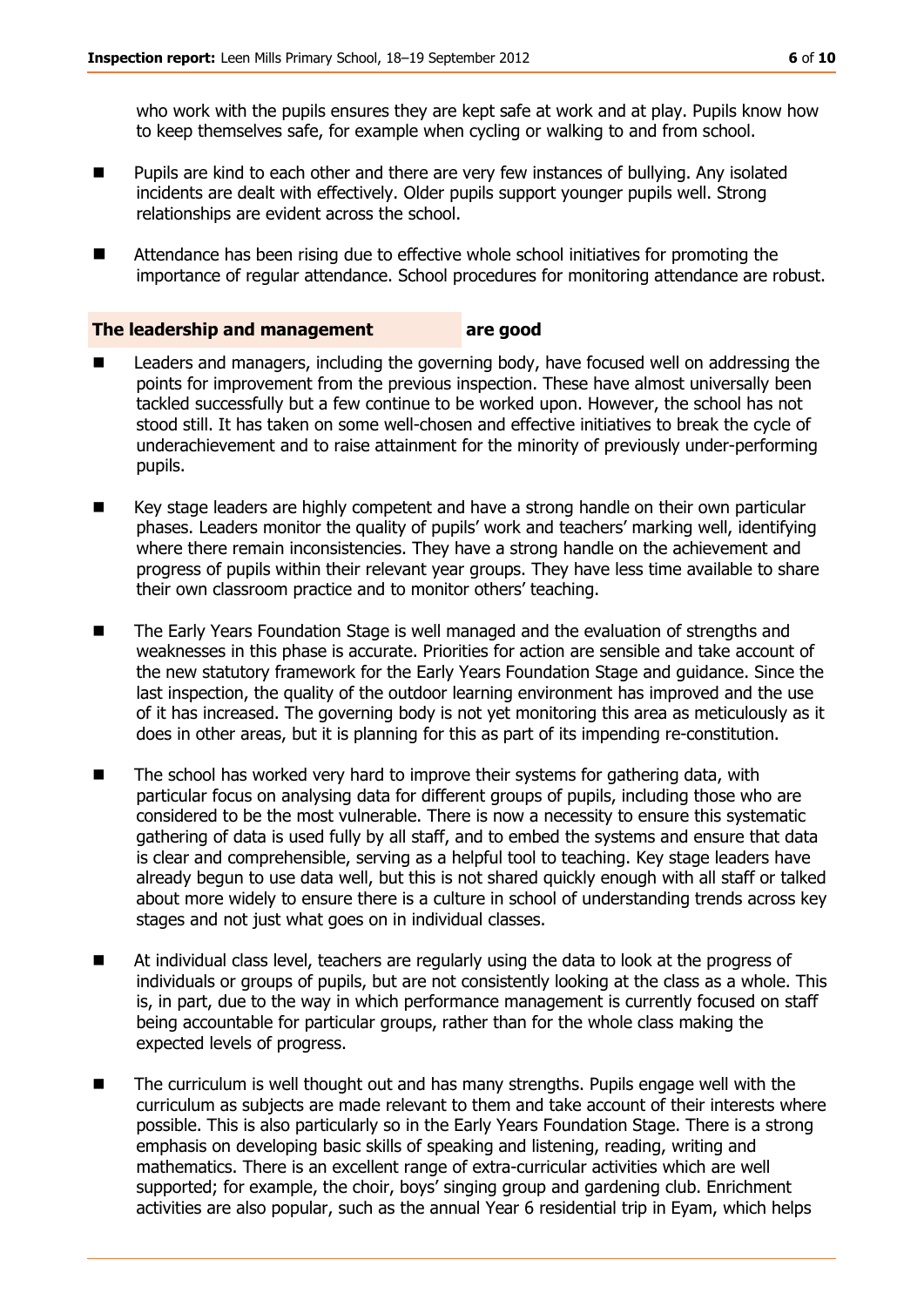to promote pupils' confidence and team-building.

- Staff have a good understanding of each year's intake. There is a thorough identification of the varying and bespoke needs of the pupils, including those who face some barriers to learning. The pupil premium funding has been used wisely to provide interventions and support for those pupils for whom the funding is intended. The impact of this is to be seen in raising levels of punctuality, attendance, behaviour and achievement for the most vulnerable pupils in the school. The funding also ensures the provision and retention of high quality support staff, which ensures that groups in and out of classrooms are kept to a manageable size to the obvious benefit of pupils. Funding has also provided specialist training, for example for staff to work with pupils in the Nurture Group.
- All statutory requirements related to safeguarding are met.
- This school has received significant levels of support in the past from the local authority. They have had less direct involvement in the past two years in recognition of stronger teaching and strengthening of the senior leadership team.

#### ■ The governance of the school: is highly effective because

- there is an excellent skill set on the governing body which is audited and utilised to best effect. Expertise is therefore apportioned to the most appropriate committee
- they are pro-active in challenging the school's attainment data and checking the impact of interventions and initiatives in terms of pupil progress
- they are very aware of their roles and responsibilities and take external advice on the work of the headteacher, closely aligning this to whole-school objectives and performance management
- they ensure that staff resources are allocated to the greatest areas of need, so that there are equal opportunities for all pupils. They plan to provide more time for the co-ordination of disabled pupils and those with special educational needs
- they rigorously check the health and safety arrangements for the site and for the pupils and staff
- they work hard to raise the profile of governors with parents and other stakeholders and promote the school within the wider community.
- they are closely involved in the self-evaluation of the school
- governors, and in particular the Chair of the Governing Body, provides good levels of support for the senior leadership team; school issues are therefore dealt with swiftly and effectively.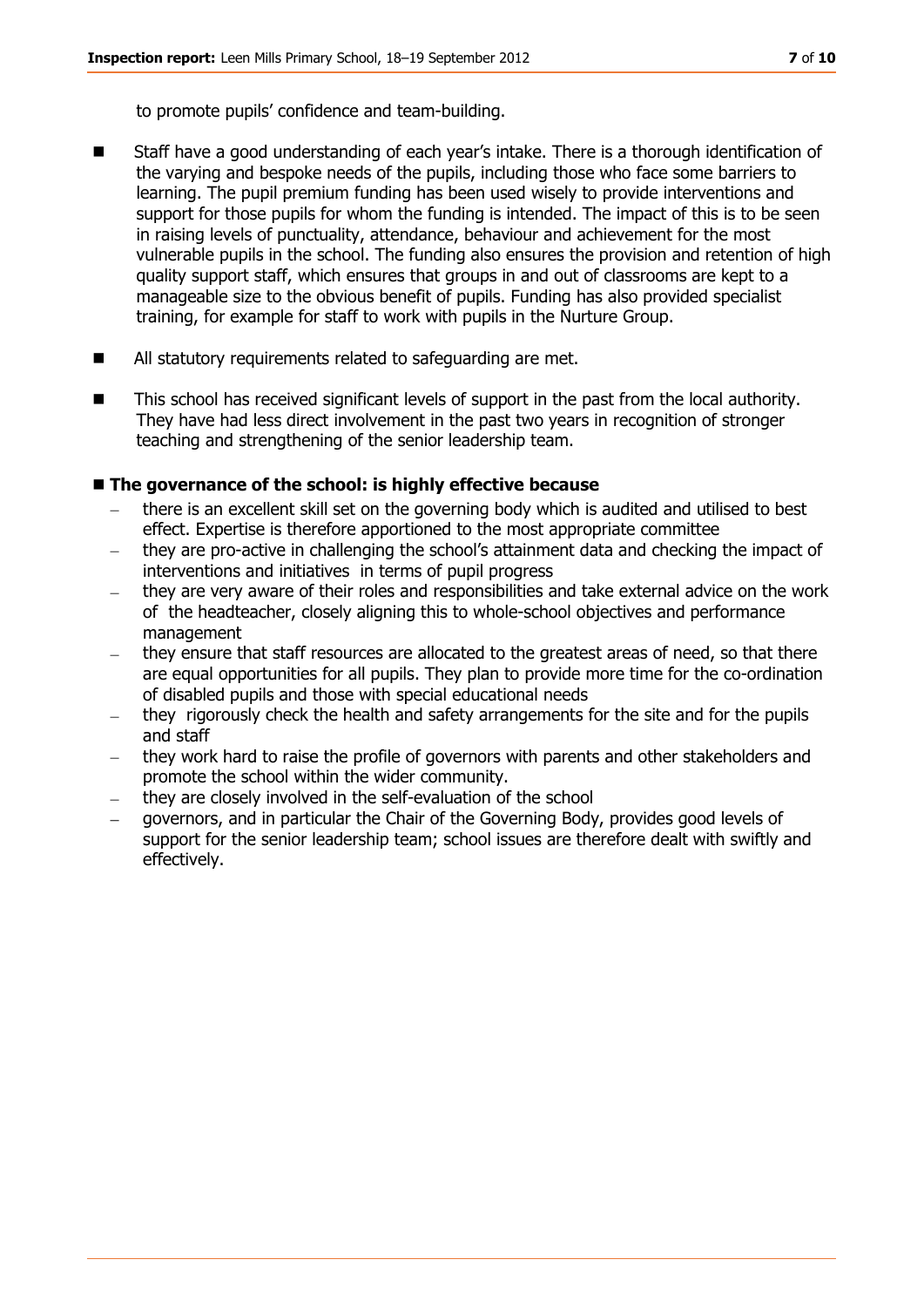# **What inspection judgements mean**

| <b>School</b> |                         |                                                                                                                                                                                                                                                                                                                                                                         |
|---------------|-------------------------|-------------------------------------------------------------------------------------------------------------------------------------------------------------------------------------------------------------------------------------------------------------------------------------------------------------------------------------------------------------------------|
| <b>Grade</b>  | <b>Judgement</b>        | <b>Description</b>                                                                                                                                                                                                                                                                                                                                                      |
| Grade 1       | Outstanding             | An outstanding school is highly effective in delivering outcomes<br>that provide exceptionally well for all its pupils' needs. This<br>ensures that pupils are very well equipped for the next stage of<br>their education, training or employment.                                                                                                                     |
| Grade 2       | Good                    | A good school is effective in delivering outcomes that provide<br>well for all its pupils' needs. Pupils are well prepared for the next<br>stage of their education, training or employment.                                                                                                                                                                            |
| Grade 3       | Requires<br>improvement | A school that requires improvement is not yet a good school, but it is<br>not inadequate. This school will receive a full inspection within 24<br>months from the date of this inspection.                                                                                                                                                                              |
| Grade 4       | Inadequate              | A school that has serious weaknesses is inadequate overall and<br>requires significant improvement but leadership and management<br>are judged to be Grade 3 or better. This school will receive<br>regular monitoring by Ofsted inspectors.                                                                                                                            |
|               |                         | A school that requires special measures is one where the school<br>is failing to give its pupils an acceptable standard of education<br>and the school's leaders, managers or governors have not<br>demonstrated that they have the capacity to secure the<br>necessary improvement in the school. This school will receive<br>regular monitoring by Ofsted inspectors. |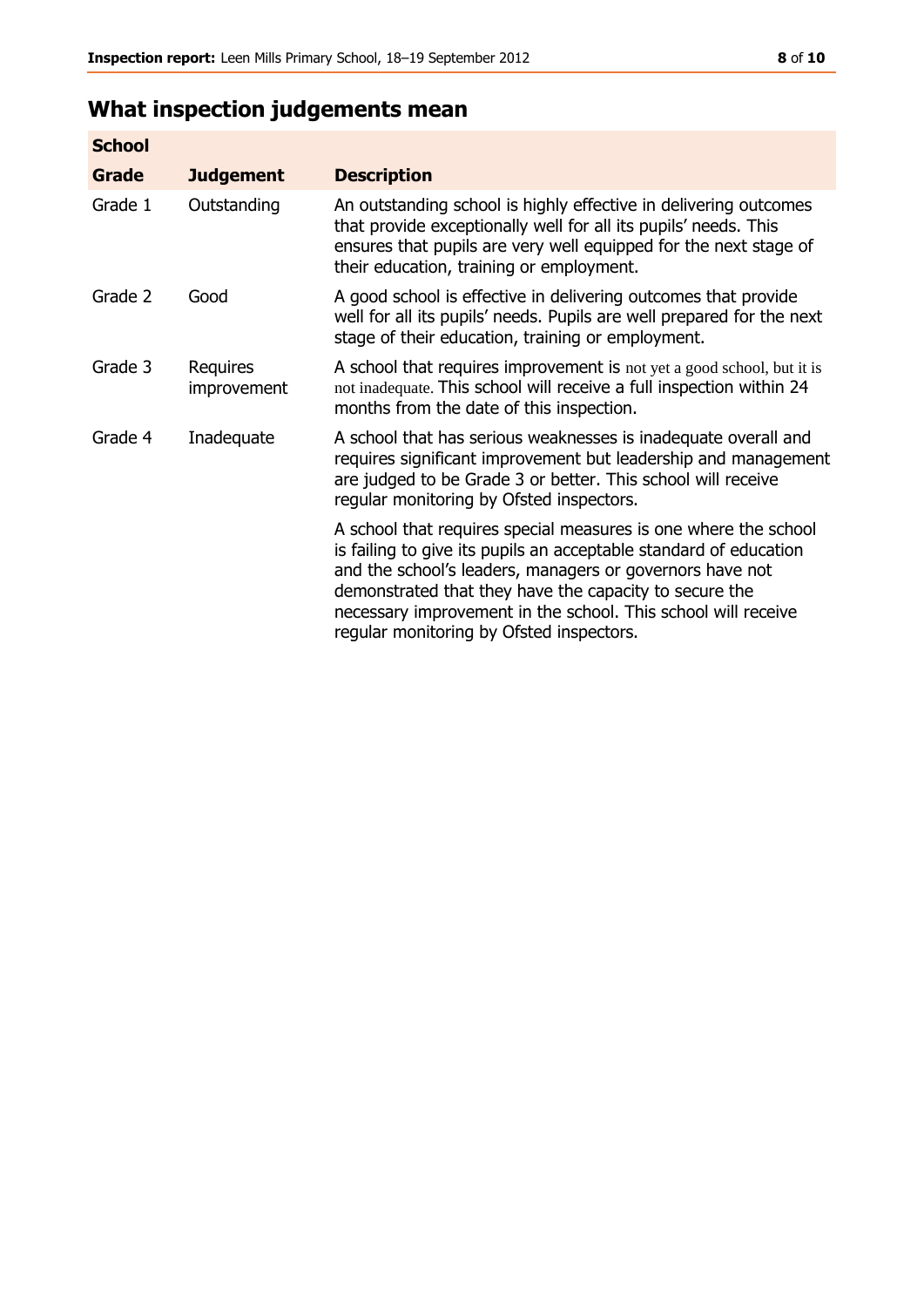## **School details**

| Unique reference number  | 122589          |
|--------------------------|-----------------|
| <b>Local authority</b>   | Nottinghamshire |
| <b>Inspection number</b> | 395575          |

This inspection of the school was carried out under section 5 of the Education Act 2005.

| <b>Type of school</b>                      | Primary                     |
|--------------------------------------------|-----------------------------|
| <b>School category</b>                     | Community                   |
| <b>Age range of pupils</b>                 | $4 - 11$                    |
| <b>Gender of pupils</b>                    | Mixed                       |
| <b>Number of pupils on the school roll</b> | 351                         |
| <b>Appropriate authority</b>               | The governing body          |
| <b>Chair</b>                               | Roger Kahler                |
| <b>Headteacher</b>                         | John White                  |
| Date of previous school inspection         | 10 June 2009                |
| <b>Telephone number</b>                    | 0115 9536688                |
| <b>Fax number</b>                          | 0115 9536688                |
| <b>Email address</b>                       | head@leenmills.notts.sch.uk |